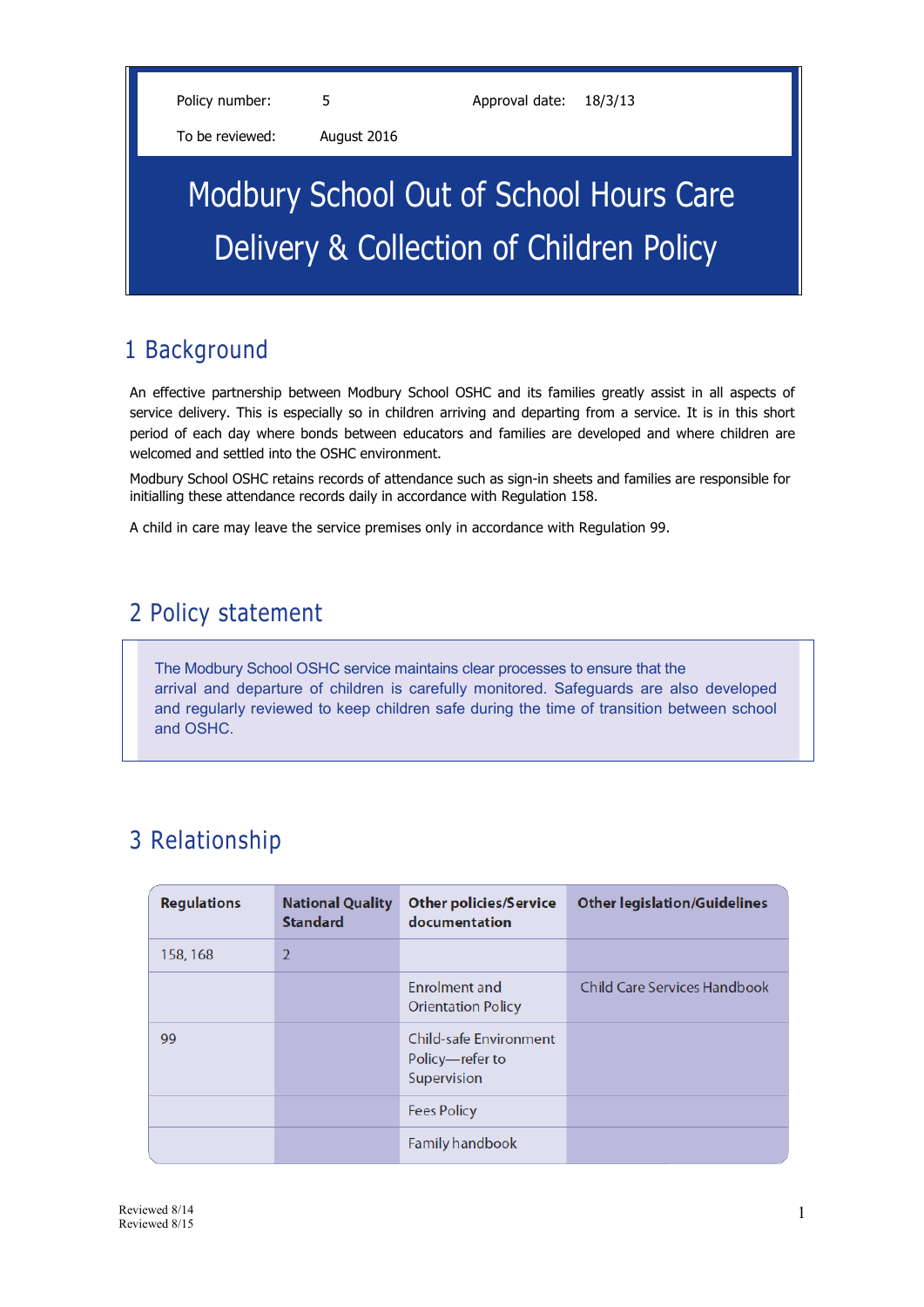## 4 The policy addresses the following areas

#### 4.1 For before school care

- $\bullet$  The transition from before school care (BSC) to school will be managed by the Director, at designated time, children will be signed out by the educator to the school yard and from this time the children will be under the supervision of the teachers on yard duty. Preschool children are walked to the Preschool.
- $\bullet$  When children first begin school, families may arrange for educators to take the children to their classrooms. This option must be fully explained to families when children are enrolled, at which time options for individual children will be discussed and a strategy agreed to.
- Classroom teachers must also be informed of the agreed procedure and it is their responsibility to inform relief teachers when relevant.
- $\bullet$  It should also be discussed with families that the agreed practice can be modified only after there has been consultation with the families.

#### 4.2 For after school care

- $\bullet$  All children coming to after school care (ASC) will be signed in by an OSHC educator.
- All children will be collected and signed out by a parent or approved person.
- Children may not go home unaccompanied unless there is signed written permission from a parent/guardian that identifies and qualifies such expectations. The Approved Provider/educators will reserve the right to negotiate such requests where there is concern about children's safety.

#### 4.3 A child booked in fails to arrive

If a child booked in for the care session has not arrived by the designated time after school has finished, the educator will implement the service's procedure to locate the child. This procedure is as following:

- Check the immediate area to locate the child.
- $\bullet$  Call the front office at school to check that the child was at school.
- $\bullet$  Call the parent or emergency contact numbers to establish whether the child is expected at OSHC or whether other arrangements have been made.
- Advise the family that police will be called and ask that a parent or a representative attend the school as soon as possible.
- $\bullet$  Speak with the child's peers or siblings, who may have relevant information.
- $\bullet$  When the child has been located, the information is to be shared immediately with those who may be assisting to locate the child.
- $\bullet$  If the child cannot be found, the designated staff member will ensure that the child's family and the police are informed. When the police are notified (Police Call Centre 131 444), the following information needs to be ready:
	- name and address of the child and contact numbers
	- description of the child
	- time last seen
	- any medical conditions.